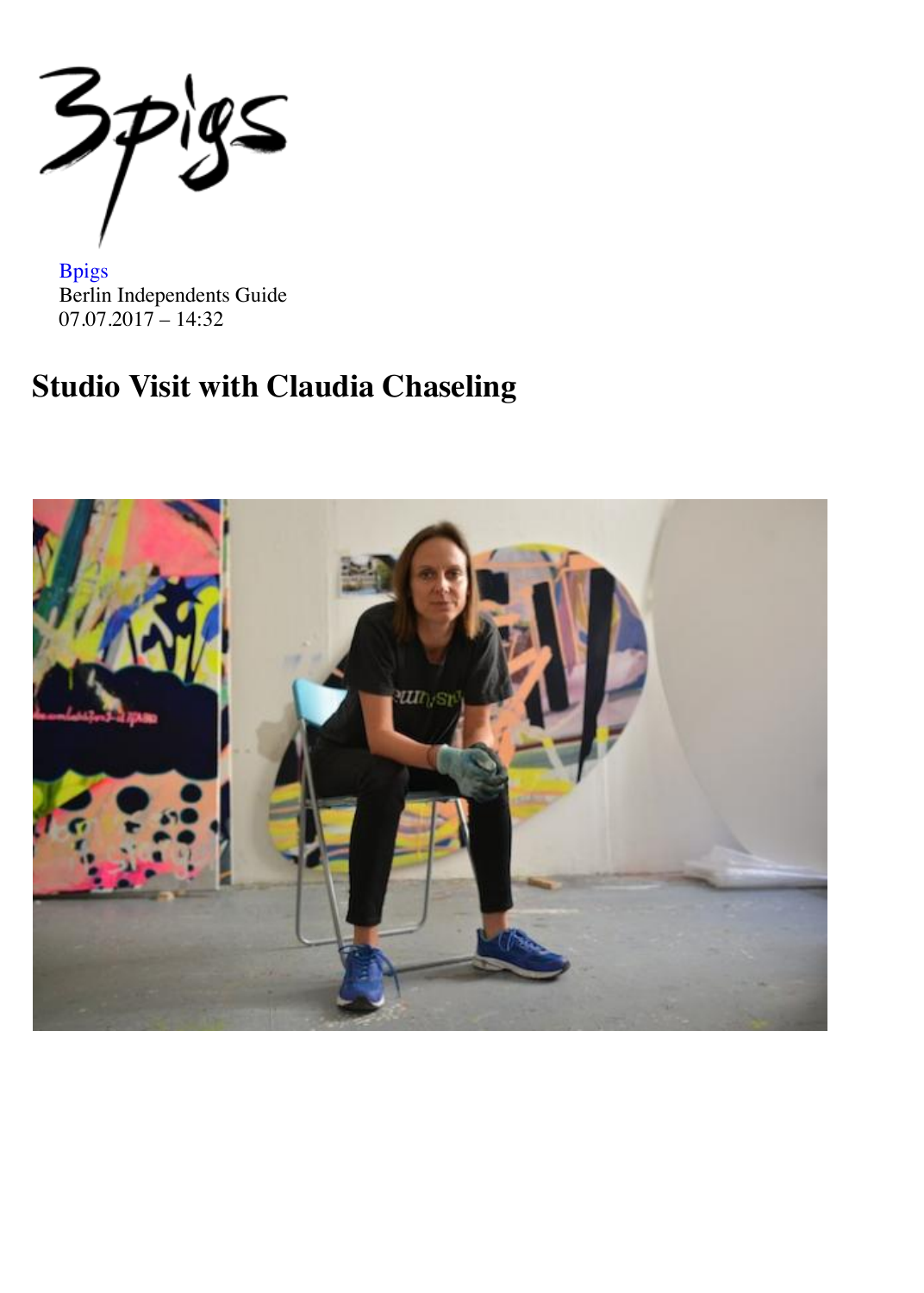by Julianne Cordray 5 Jul 2017, 14.17h

Text: Julianne Cordray. Photos: Elena Marlies/Magic Beans

We met with artist Claudia Chaseling at her Berlin studio, a space that she's been working out of for the last ten years – between frequent travels to Australia, where she is currently completing a studio-based PhD. In her studio, tall, vertical canvases in chaotic combinations of radioactive, translucent, rich, deep hues worked over in multiple layers line the walls, while other objects and works on paper elaborate on and punctuate the narratives of process, subject and inspiration. She talked to us about how these elements weave together in her semi-abstract, dynamic spatial paintings that seem to mutate within – as well as have a mutational power over – the spaces they inhabit:

My spatial paintings are composed from one particular viewpoint, and from that viewpoint they become totally flat. Then, when you look at them from the side, you see how they're actually placed in the space.

### **Would you say they are quite site-specific then?**

I call it site-mutative, because it doesn't matter for me where they are, but the key is that they change the space. I'm always after a particular sense of deterioration, imbalance and distortion. Because of this, I discovered that aluminum has a character that I really need in painting, as it goes both into the depths and comes towards you – as well as distorts the image. I also work a lot with reverse perspective – it's a medieval technique. Usually, the subject of the work is the closest. In a reverse perspective, it's often that which is close to you is small and then things get larger, so that the distance actually comes forward. Through this method, I can really alter the space.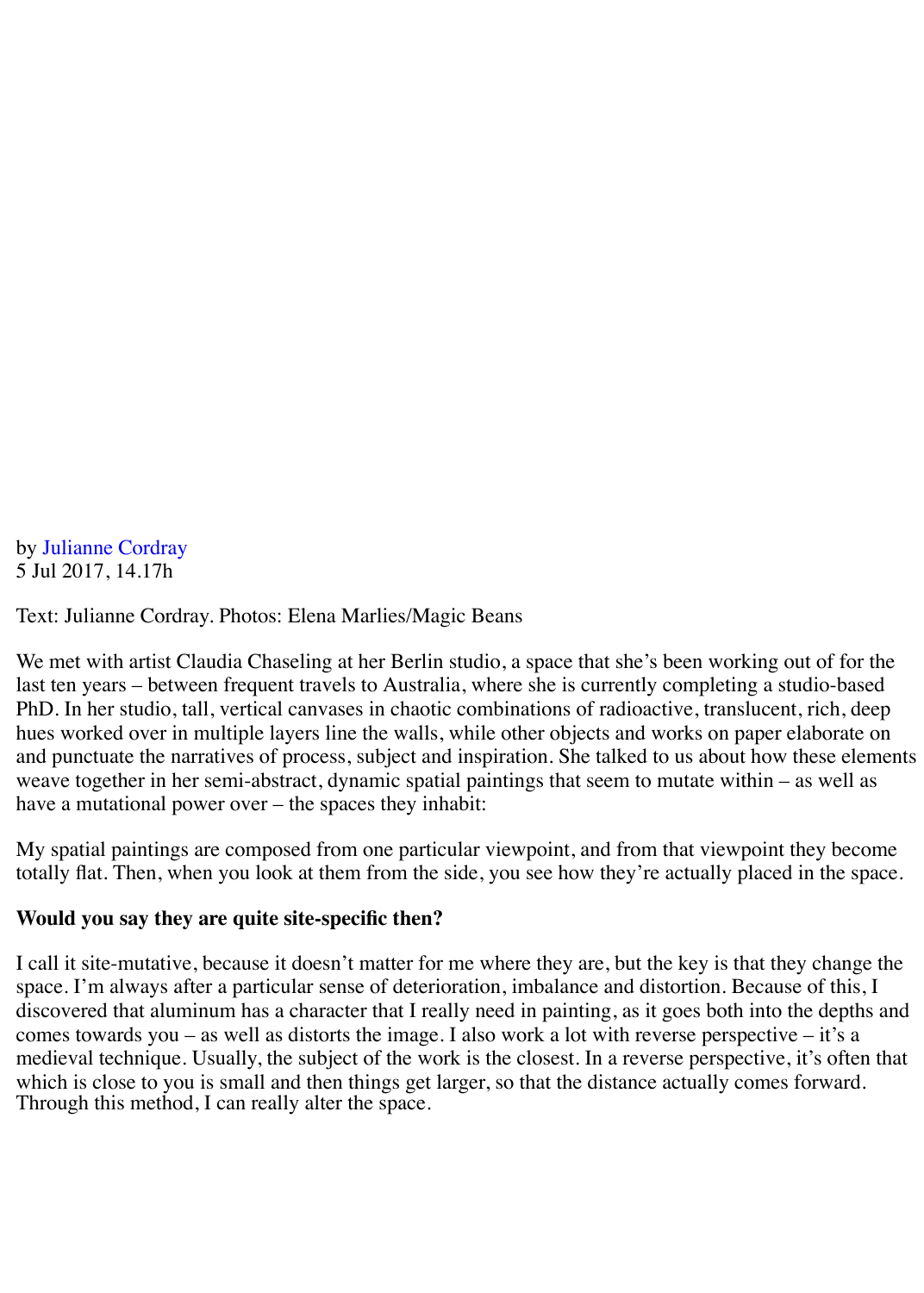### **Besides aluminum, what other types of materials do you use in your paintings?**

Pigment, egg tempera and sometimes I use a binder called MDM binder. Usually the paintings on canvas have egg tempera underneath and then oil on top, but only in parts – that way, I get this physical depth on the surface of the painting.

I work in layers. I figure out which layers of color radiate a real intensity. During the process, I also pour wax on top of the painting, continue painting and then remove the wax and these organic shapes occur. The shapes really complement my idea about the organic being deteriorated by something. It all has this destructive quality. For text, I use floorpeel – after it's painted, I just remove it again and then I have this negative shape of the text, which really floats into the painting.

*As we walk through her studio, observing the paintings propped against the walls, which consume and enliven the space with their striking presence, she points out images in books and catalogues of her earlier works and past installations – many of which were temporary and exist now only in documentation.*



My earlier paintings were also quite large and focused on urban landscapes, which the human impact had made uninhabitable: these gray zones, like industrial areas or under bridges. I was also interested in painting that which is in between things – not just a thing itself. I was never after painting something that I can easily see, but always trying to find a sense or an atmosphere of a particular situation or subject. That was a big focus. But then, in 2005, I saw a documentary about the use of depleted uranium munitions, and that became the primary subject for me. From these landscape paintings I went into more directly political work about radioactive contamination. I had a series that I started with mutated animals, because contamination changes your DNA, and usually the affected subject gets cancer, but it could also lead to deformations in offspring. For me, it was always too direct to paint a five-legged dog, for example, because I'm not interested in making a caricature. I really try to follow the energy of the abstract, to discover what I can do with abstract paintings so that they really touch you and transport meaning.

In the more recent ones, I decided to add text to bring the observer to the subject. The abstract impact is what I'm looking for, but then – by including a web link – you have a chance to track down where this energy comes from. I really want to spread knowledge about all these things. There's also a cartoon – 'Murphy the Mutant' – that gives a really good background. This graphic novel was a first attempt to bridge the concept with these works.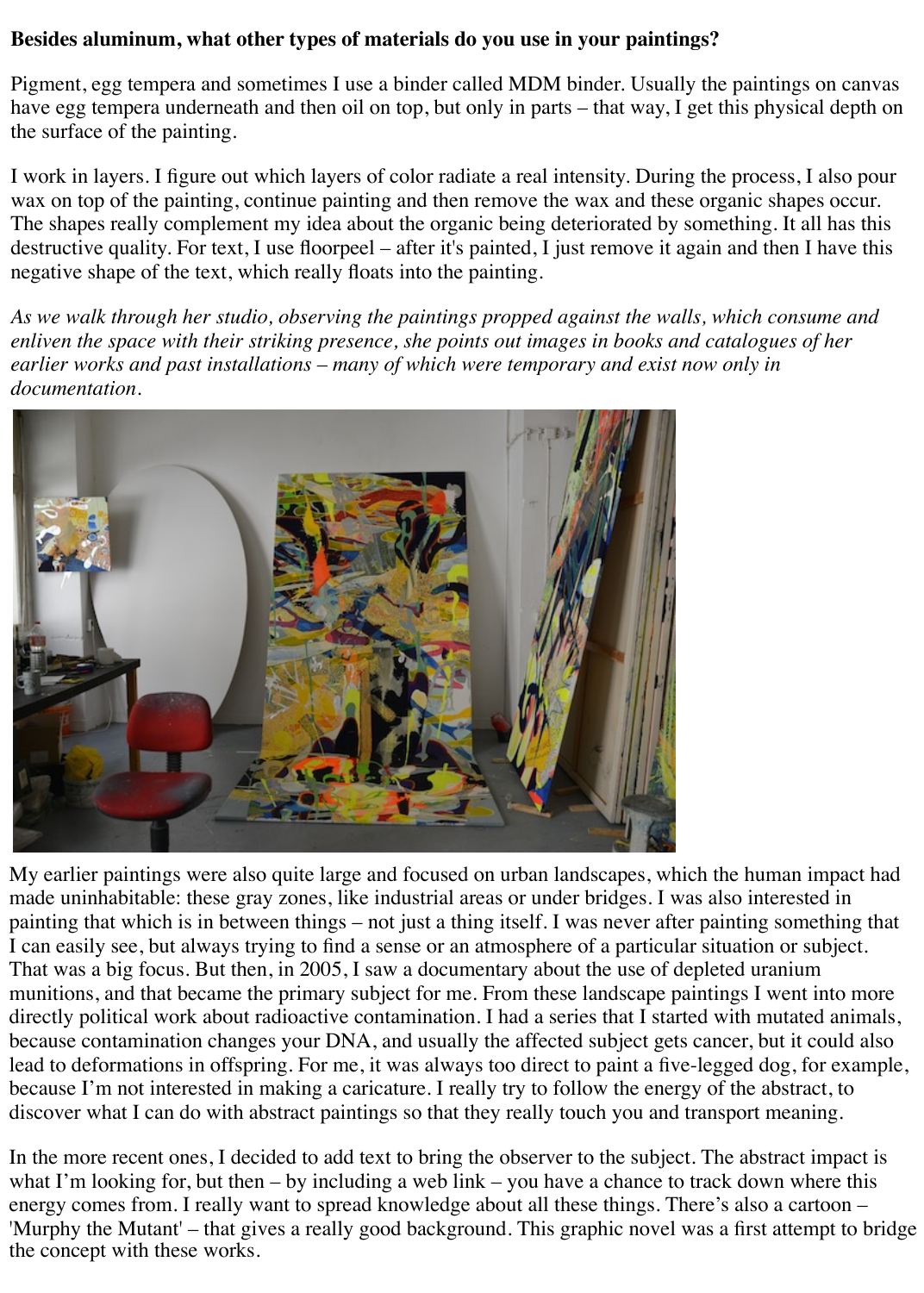## **Do your graphic novels ever take the form of your large-scale paintings and installations, or are they conceived of as separate objects with their own form and language?**

There's a little bit of fusing. Some paintings have a sort of comic language. And I made one painting that I called 'Murphy'. For a while, when I started making this graphic novel, people would ask me what I was doing and whether I would call myself an installation artist, sculptor, painter or comic artist. And I thought about it and then I thought, but why all these categories? And then I just went full power in every direction. I always start something the same way. It's the same language for me. It's just a different form. But the form also develops from painting. What are the borders of a painting today? How much can I do with color; how can I refine that color language so that it gets really intense and really precise?

# **Can you talk a bit more about your working process?**

For every painting, I make a watercolor – for the spatial paintings, I make about 20 drafts. I think in pictures. I have to work on something for a long time, until it formally fits – until I've found the right dynamic. But I also need to develop the subject for a long time.

Making postcards really allows me to develop my abstract language, because they're such highly concentrated, small diary-like pieces. I make a lot of them. I think that through this focus and identifying of subject I come to these weird forms, which really speak for something.



# **Are the postcards something that you continually produce?**

Yes, all the time. I have hundreds of them. When I was in a residency in Australia as a visiting artist, I made 100 over the course of two months and exhibited them in one line through the space. It's amazing how they worked together and captured that time so precisely – in full detail. The vibe that came from them was incredible. I then discovered that abstraction could be very precise.

## **You've mentioned Byzantine and Aboriginal Australian painting as influential to your work and mode of expression through abstraction. Apart from those, what are some other influences?**

From early on, it's Cezanne and Matisse. There's one particular painting called 'Piano Lesson' from Matisse, which I saw at MoMA in New York. I had always thought that I would have to decide whether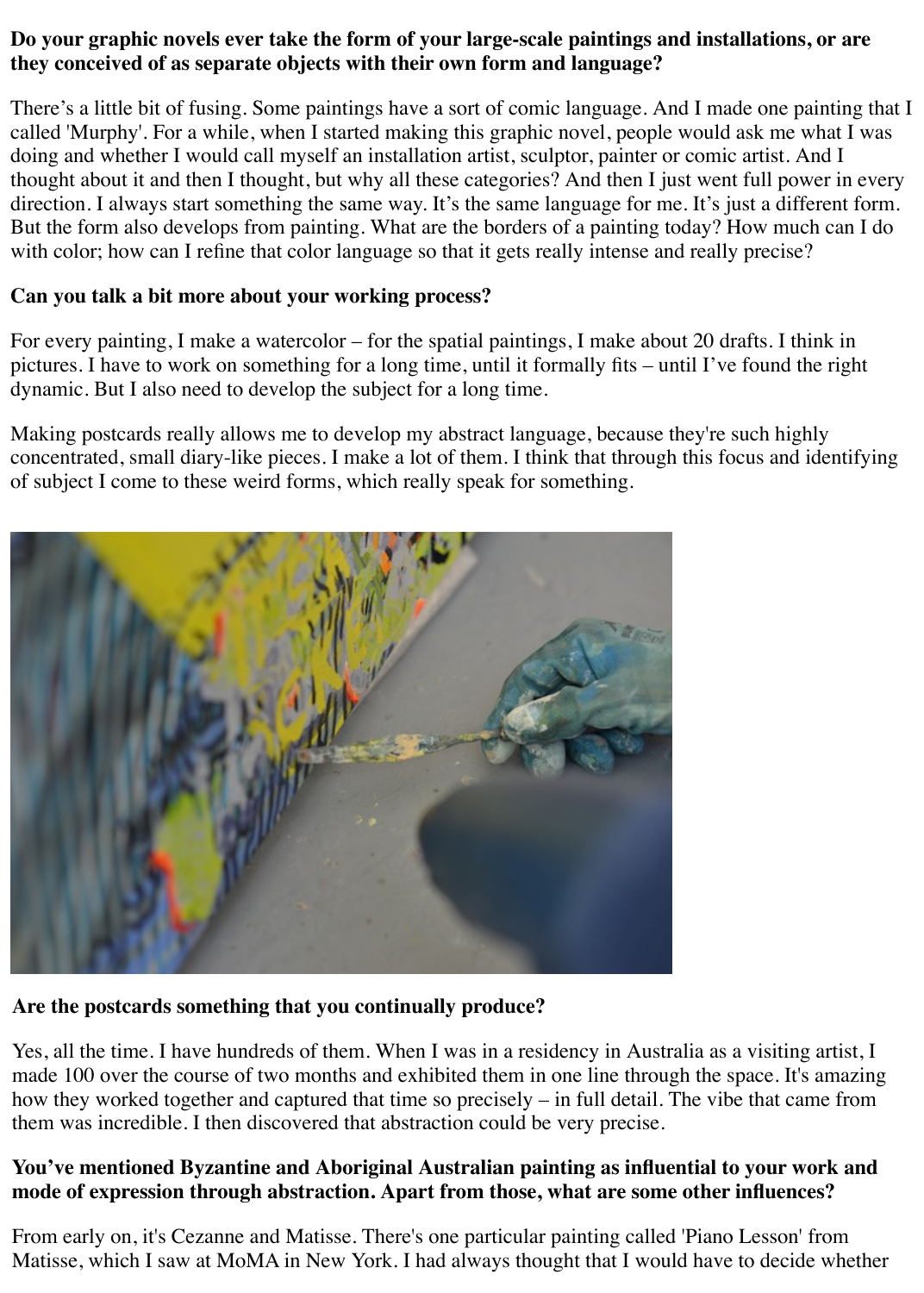my work would be abstract, or purely abstract. But I'm a real anti-formalist. I use the materiality of the paint to make it speak. I could never just make brushstrokes or lines or color fields. I could not paint without having reasons or things to paint or communicate. I was also always figurative – a storyteller – and when I saw this painting, I realized I could do what I wanted. It has such a strong atmosphere; it's really radiating something. I started to look for that. Then, of course, there are the American Expressionists. I looked a lot at de Kooning and I always found Franz Kline fascinating: the directness and immediacy of his paint. There are two artists that are really important now – contemporary. An Australian artist called eX de Medici; she's a painter, very political, and makes huge watercolors, but comes from a performance background. And the other is here in Berlin – Milovan DeStil Marković. He's originally from Yugoslavia. He's also a painter, and in the 80s he started pulling apart the idea of the canvas: making canvases with holes. He used mirrors and aluminum and tore it all up. Later artists started talking about fragmentation and fragmenting perspective, but he had already done it back then. We talk a lot about art; it's a huge exchange. His work is also currently in a show with mine at Schlachthaus. fresh&fine art, Berlin.

## **What, if any, new directions do you see your work going in? Are you working on anything new?**

I'm working now with oval-shaped canvases, and continuing to work with making spatial paintings. I don't know how long it will take me to make these, because it's very different to work on a round shape. I then want to make spatial paintings with them. The question is always: why does the canvas have to be square? I find this form makes much more sense for me because it merges the spatial paintings with the canvas. There's also one other thing: I will add some aluminum leaf and see how that works in the paintings – instead of cutout aluminum shapes.

### **Other than spatial painting and works on canvas, do you plan to show anything else in your upcoming exhibition at Magic Beans Gallery this September?**

There are two glass sculptures, separately, which were named for animals in space. They're pigment in glass. These objects have no senses – no nose, no eyes – and they're quite passive, just like an animal that got shot into space. For me, it's also a metaphor for humans: you're born into the world, you don't know where you come from, then you live here, you think you're in charge but you're actually not. Then you die, you disappear somewhere and you don't know where you go. This is my metaphor: the painted space is like our reality and then, outside of what is painted, is the past and the future.